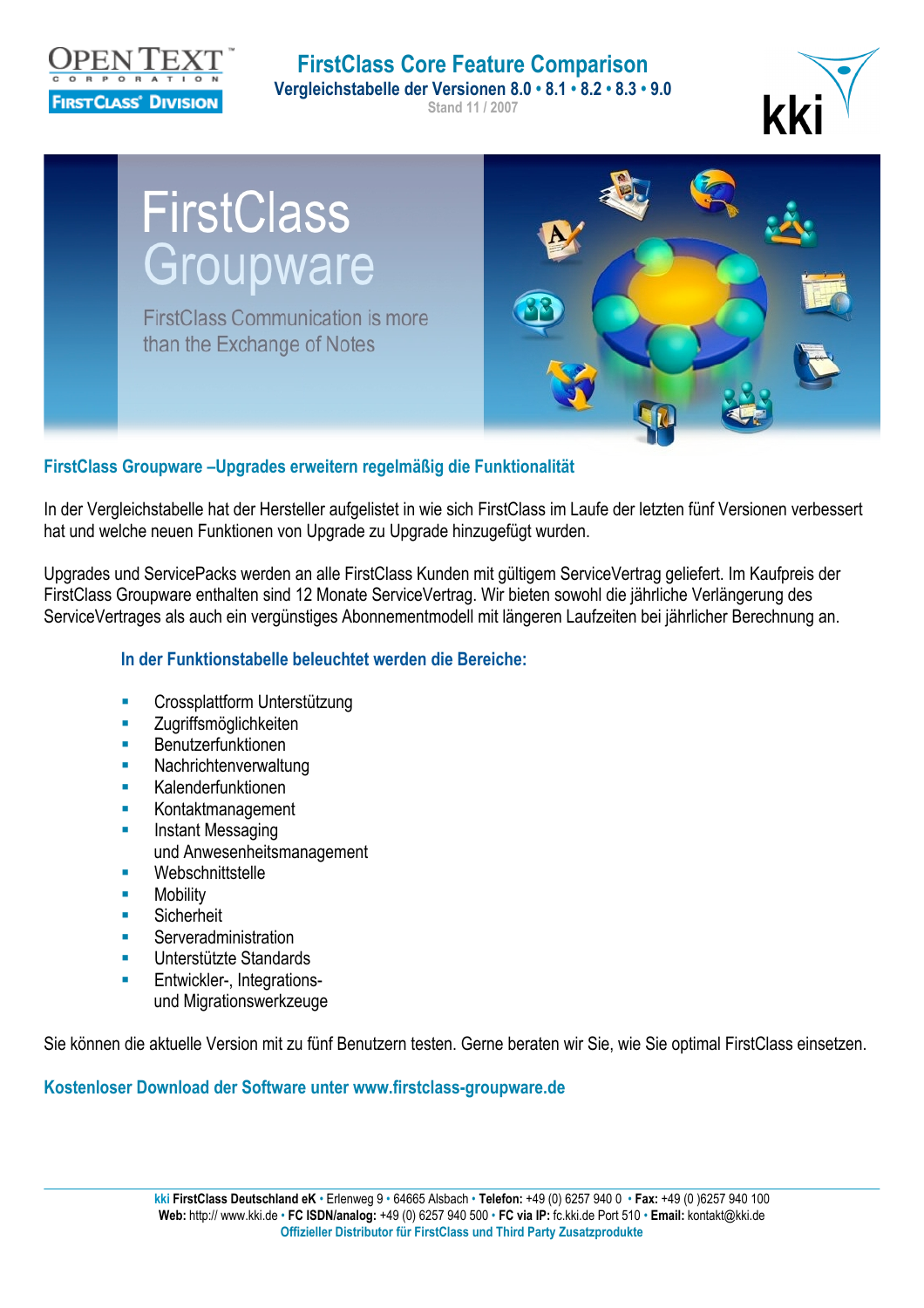# **FIRST CLASS®**

## **FirstClass Core Features Comparison**

| <b>Cross Platform</b>          | 8.0 | 8.1 | 8.2 | 8.3 | 9.0 |
|--------------------------------|-----|-----|-----|-----|-----|
| Windows Vista (Client)         |     |     |     |     |     |
| Linux High Capacity Server     |     |     |     |     |     |
| Linux (Server)                 |     |     |     |     |     |
| Linux (Client)                 |     |     |     |     |     |
| Windows 2003 Server (Server)   |     |     |     |     |     |
| Mac OS X (Client)              |     |     |     |     |     |
| Macintosh OS X (Server)        |     |     |     |     |     |
| Mac OS (Client)                |     |     |     |     |     |
| Windows 95/98/2000/XP (Client) |     |     |     |     |     |
| Windows 2000 (Server)          |     |     |     |     |     |

| <b>Access Methods</b>                                                                                   | 8.0 | 8.1 | 8.2 | 8.3 | 9.0 |
|---------------------------------------------------------------------------------------------------------|-----|-----|-----|-----|-----|
| Mailbox synchronisation while working offline                                                           |     |     |     |     |     |
| Contacts, Calendar, My Documents, and Bookmarks synchronisation one level deep while working<br>offline |     |     |     |     |     |
| FirstClass Plugin for Microsoft Internet Explorer                                                       |     |     |     |     |     |
| Mobile Web Interface (PocketPC, Palm, etc.)                                                             |     |     |     |     |     |
| Palm Sync                                                                                               |     |     |     |     |     |
| <b>FirstClass Client</b>                                                                                |     |     |     |     |     |
| Work offline using FirstClass Personal                                                                  |     |     |     |     |     |
| Telephone / Cellular                                                                                    |     |     |     |     |     |
| Command Line Interface                                                                                  |     |     |     |     |     |
| Web Interface                                                                                           |     |     |     |     |     |
| <b>POP3/IMAP Email Clients</b>                                                                          |     |     |     |     |     |

| <b>User Features</b>                                                                                | 8.0 | 8.1 | 8.2 | 8.3 | 9.0 |
|-----------------------------------------------------------------------------------------------------|-----|-----|-----|-----|-----|
| Launch bar may be customised                                                                        |     |     |     |     |     |
| Instant Search will perform filtering and searching of all fields displayed in the window by simply |     |     |     |     |     |
| typing into the InstantSearch box                                                                   |     |     |     |     |     |
| Subscription list management in separate window for managing large lists                            |     |     |     |     |     |
| Icon placement controls for lock down, custom grids, and auto-rearrange                             |     |     |     |     |     |
| Export of FirstClass content from the FirstClass Server                                             |     |     |     |     |     |
| Ability to switch between Explore and Classic mode with a click of a button                         |     |     |     |     |     |
| Workspace Templates allow users to choose pre-built Workspace templates from a simple menu          |     |     |     |     |     |
| Direct high-fidelity cut and paste from web browsers for easy import of web content                 |     |     |     |     |     |
| Additional image editing capabilities will be provided                                              |     |     |     |     |     |
| Support will be provided for the use of PNG graphics for all customisations                         |     |     |     |     |     |
| Support will be provided for picture thumbnailing                                                   |     |     |     |     |     |
| Ability to add bookmarks into FirstClass from various Web Browsers                                  |     |     |     |     |     |
| Bookmarks toolbar button for one-step access to saved bookmarks                                     |     |     |     |     |     |
| Document templates to ease the creation of new documents                                            |     |     |     |     |     |
| Photo Thumbnailing for quick, easy management of pictures                                           |     |     |     |     |     |
| File Storage container on the FirstClass Desktop to manage files                                    |     |     |     |     |     |
| Explore View Interface with application launch buttons                                              |     |     |     |     |     |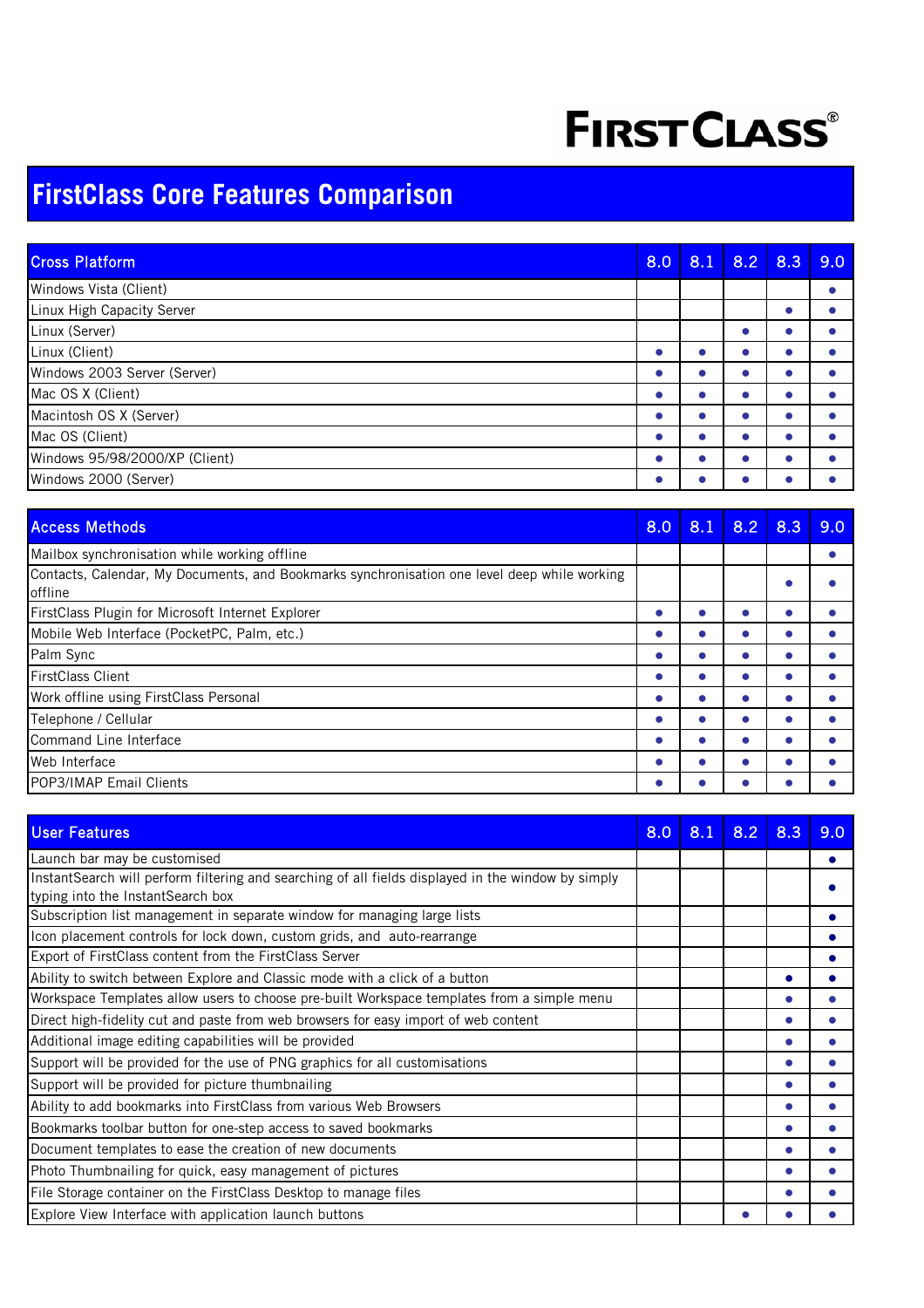| <b>User Features (cont)</b>                                                          | 8.0       | 8.1       | 8.2       | 8.3       | 9.0       |
|--------------------------------------------------------------------------------------|-----------|-----------|-----------|-----------|-----------|
| Calendars enable users to specify background colours for working & non-working hours |           |           | $\bullet$ | 0         |           |
| Search options have been enhanced, including the ability to save search types        |           | $\bullet$ | $\bullet$ | $\bullet$ |           |
| Toolbars enhanced to add mail rules and saved searches on the toolbar                |           | $\bullet$ | $\bullet$ | $\bullet$ |           |
| Content Editor enhanced to enable users to save text formatting as a style           |           | $\bullet$ | $\bullet$ |           |           |
| Documents now collect the same history as messages                                   |           |           | Ċ         |           |           |
| Enhancements to FirstClass Stationery                                                | $\bullet$ | $\bullet$ | $\bullet$ | $\bullet$ | $\bullet$ |
| Support for Tables in messages and documents                                         | $\bullet$ | $\bullet$ | $\bullet$ | $\bullet$ |           |
| Import tables from external sources                                                  |           |           | $\bullet$ | $\bullet$ |           |
| Change column/row columns, table width %                                             |           |           | $\bullet$ |           |           |
| Change colour of borders, visible or invisible lines                                 | $\bullet$ | $\bullet$ | $\bullet$ | $\bullet$ |           |
| Integrated with Internet Services for handling HTML email                            | $\bullet$ | $\bullet$ | $\bullet$ |           |           |
| Client controlled encryption settings                                                |           |           | $\bullet$ |           |           |
| HTML outbound mail                                                                   | $\bullet$ | $\bullet$ | $\bullet$ | $\bullet$ |           |
| Smart image paste with automatic conversion to PNG or JPEG                           | $\bullet$ | $\bullet$ | $\bullet$ | $\bullet$ |           |
| Display user disk usage on status bar                                                |           |           | $\bullet$ |           |           |
| Embedded recordings                                                                  | $\bullet$ | $\bullet$ | $\bullet$ | $\bullet$ |           |
| Shared documents                                                                     | $\bullet$ | $\bullet$ | $\bullet$ | $\bullet$ |           |
| New FirstClass Plugin for Internet Explorer                                          | ●         |           | $\bullet$ |           |           |
| Displays like explore view of Desktop                                                |           |           | C         |           |           |
| Completely embedded in browser                                                       | $\bullet$ | $\bullet$ | $\bullet$ | $\bullet$ |           |
| Navigate using browsers back and forward buttons                                     |           |           | $\bullet$ |           |           |
| Embed FirstClass content into web pages                                              |           |           | $\bullet$ |           |           |
| View Manager adds enhancement flexibility for displaying items                       | $\bullet$ | $\bullet$ | $\bullet$ | $\bullet$ |           |
| Enhanced 'Explore' view                                                              | $\bullet$ | $\bullet$ | $\bullet$ | $\bullet$ |           |
| Inbound HTML securely decoded in message body                                        | ●         |           | $\bullet$ |           |           |
| User-defined zoom view default setting                                               | ●         | $\bullet$ | $\bullet$ | $\bullet$ |           |
| User-defined document background image and colour selection                          | $\bullet$ | $\bullet$ | $\bullet$ | $\bullet$ |           |
| Full screen presentation view                                                        | $\bullet$ | $\bullet$ | $\bullet$ | $\bullet$ |           |
| Presentation templates                                                               |           |           | C         |           |           |
| Image rotation in the attachment viewer                                              |           |           |           |           |           |
| Select similar items search command                                                  |           |           | $\bullet$ |           |           |
| Enhanced message and document printing (headers, footers, rotate)                    | ●         |           | $\bullet$ | $\bullet$ | $\bullet$ |
| Expanded character limitation (up to 31 characters to name FirstClass objects)       | $\bullet$ | $\bullet$ | $\bullet$ | ●         |           |
| Name sort added to Who's Online directory search                                     | $\bullet$ | $\bullet$ | $\bullet$ | $\bullet$ | $\bullet$ |
| Alternate selection of POP3 accounts for mail retrieval                              | $\bullet$ | $\bullet$ | $\bullet$ | $\bullet$ | $\bullet$ |
| Icon set enhanced and expanded                                                       | $\bullet$ | $\bullet$ | $\bullet$ | $\bullet$ | $\bullet$ |
| Toolbars display icons with or without text                                          | $\bullet$ | $\bullet$ | $\bullet$ | $\bullet$ | $\bullet$ |
| Ruler control                                                                        | $\bullet$ | $\bullet$ | $\bullet$ | $\bullet$ | $\bullet$ |
| My Web Site                                                                          | $\bullet$ | $\bullet$ | $\bullet$ | $\bullet$ |           |
| <b>Personal Conferences</b>                                                          | $\bullet$ | $\bullet$ | $\bullet$ | $\bullet$ | $\bullet$ |
| Text styles                                                                          | $\bullet$ | $\bullet$ | $\bullet$ | $\bullet$ | $\bullet$ |
| Hyperlinks and markers                                                               | $\bullet$ | $\bullet$ | $\bullet$ | $\bullet$ | $\bullet$ |
| Message unsend                                                                       | $\bullet$ | $\bullet$ | $\bullet$ | $\bullet$ | $\bullet$ |
| Message history                                                                      | $\bullet$ | $\bullet$ | $\bullet$ | $\bullet$ | $\bullet$ |
| Message and Conference undelete                                                      | $\bullet$ | $\bullet$ | $\bullet$ | $\bullet$ | $\bullet$ |
| Embedding of links to URLs within messages                                           | $\bullet$ | $\bullet$ | $\bullet$ | $\bullet$ |           |
| URL detection and auto browser launch                                                | $\bullet$ | $\bullet$ | $\bullet$ | $\bullet$ | $\bullet$ |
| Spell checker                                                                        | $\bullet$ | $\bullet$ | $\bullet$ | $\bullet$ | $\bullet$ |
| Online Help tool                                                                     | $\bullet$ | $\bullet$ | $\bullet$ | ٠         | $\bullet$ |
| Search engine                                                                        | $\bullet$ | $\bullet$ | $\bullet$ | $\bullet$ | $\bullet$ |
| Auto-signature                                                                       | $\bullet$ | $\bullet$ | $\bullet$ | $\bullet$ | $\bullet$ |
| Paragraph formatting                                                                 |           |           |           |           |           |
|                                                                                      |           |           |           |           |           |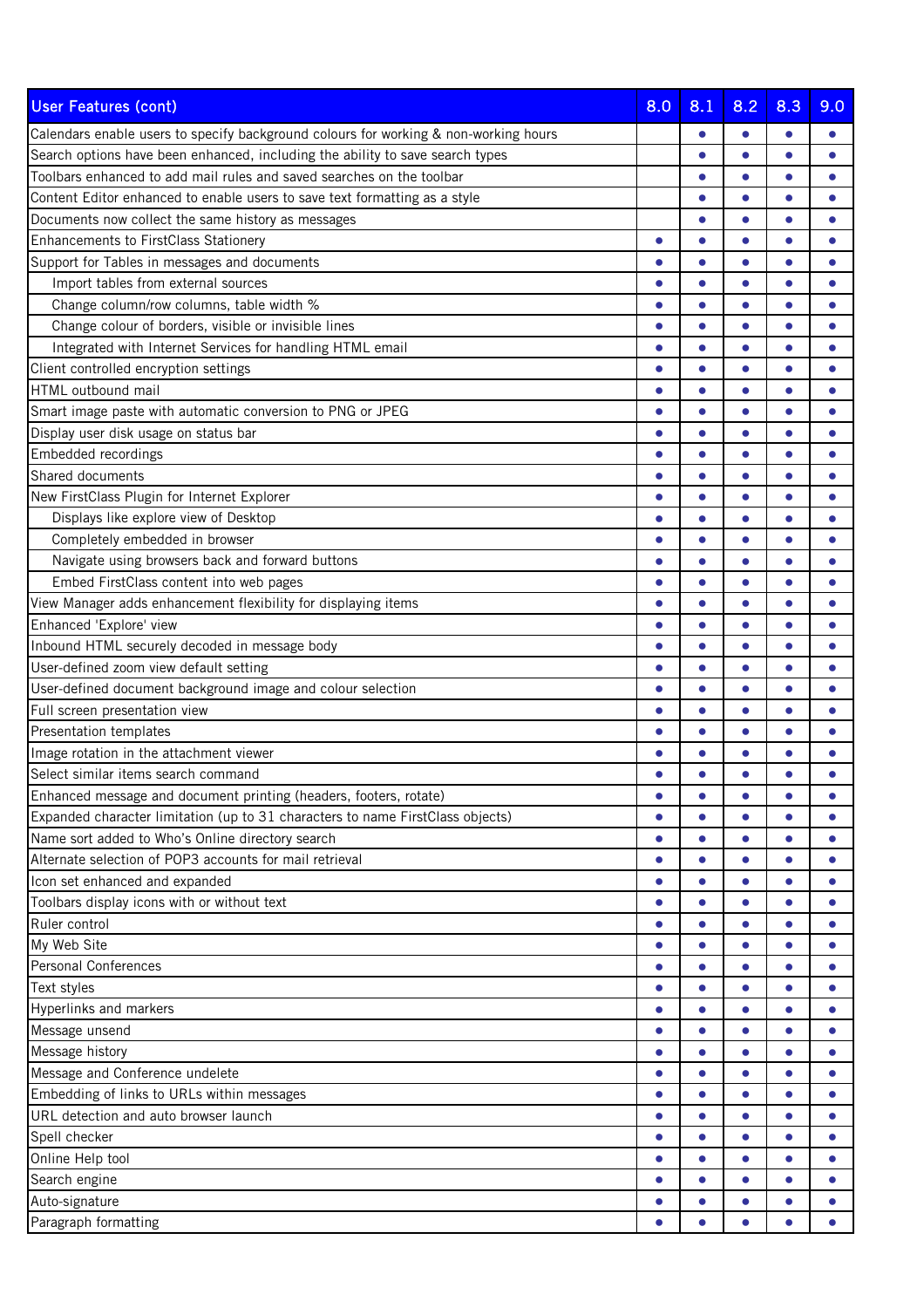| <b>User Features (cont)</b>                           | 8.0       | 8.1       | 8.2 | 8.3 | 9.0 |
|-------------------------------------------------------|-----------|-----------|-----|-----|-----|
| Customisable user view (font, colour, background)     |           |           |     |     |     |
| Customisable toolbars                                 |           |           |     |     |     |
| Real-time form updating                               |           |           |     |     |     |
| Personal résumé page                                  |           |           |     |     |     |
| Personal stationery                                   |           |           |     |     |     |
| Document stationery                                   |           |           |     |     |     |
| Who's Online directory search                         |           |           |     |     |     |
| Real-time instant messaging                           |           |           |     |     |     |
| Personal and public URL bookmark library              |           |           |     |     |     |
| Publish FirstClass documents in HTML to the web       |           |           | Δ   |     |     |
| Drag-and-drop graphics into messages and documents    |           |           |     |     |     |
| Separate message forward and reply preferences        |           |           |     |     |     |
| Upload text files as FirstClass documents             |           |           |     |     |     |
| Folder transfers                                      |           |           |     |     |     |
| Audio playback of messages and voice greetings        |           |           |     |     |     |
| Audio file attachments in messages and documents      | ●         | $\bullet$ | Δ   |     |     |
| QuickTime® client viewer plug-in                      |           |           |     |     |     |
| Enhanced settings files management from login screen  |           |           |     |     |     |
| Auto reply and auto forward to local or Internet mail | $\bullet$ |           |     |     |     |
| Email-enabled pager and cellphone message forwarding  |           |           |     |     |     |
| <b>FirstClass Notifier</b>                            |           |           |     |     |     |

| <b>Message Management</b>                                              | 8.0 | 8.1 | 8.3 | 8.3 | 9.0 |
|------------------------------------------------------------------------|-----|-----|-----|-----|-----|
| Mailbox messages stored in Archive Server                              |     |     |     |     |     |
| Conference send and reply                                              |     |     |     |     |     |
| Automatic replies sent only once per day per sender                    |     |     |     |     |     |
| Attached FirstClass objects may be sent via Internet mail              |     |     |     |     |     |
| Mailbox and conferences flagged items expanded to 32,767               |     |     |     |     |     |
| From name in messages will be user-selectable from a list of aliases   |     |     |     |     |     |
| Local internet address validation                                      |     |     |     |     |     |
| Reply button with drop down options and a condensed mail envelope view |     |     |     |     |     |
| Message functionality has been greatly enhanced, enabling users to:    |     |     |     |     |     |
| Specify default cursor placement in replies and quotes                 |     |     |     |     |     |
| Specify detail in the tag lines that describes quoted text in a reply  |     |     |     |     |     |
| Specify when to play recordings by default when opening a message      |     |     |     |     |     |
| Filtered Mailbox views                                                 |     |     |     |     |     |
| Conferences for message filing (no need for unique names)              | ●   | ●   |     |     |     |
| COBRA Mail Rules Engine to manage incoming messages                    |     |     |     |     |     |
| <b>Enhanced Search capabilities</b>                                    |     |     |     |     |     |
| Mailbox permissions                                                    |     |     |     |     |     |
| Message threading and summaries                                        |     |     |     |     |     |
| Personal mail sorting                                                  |     |     |     |     |     |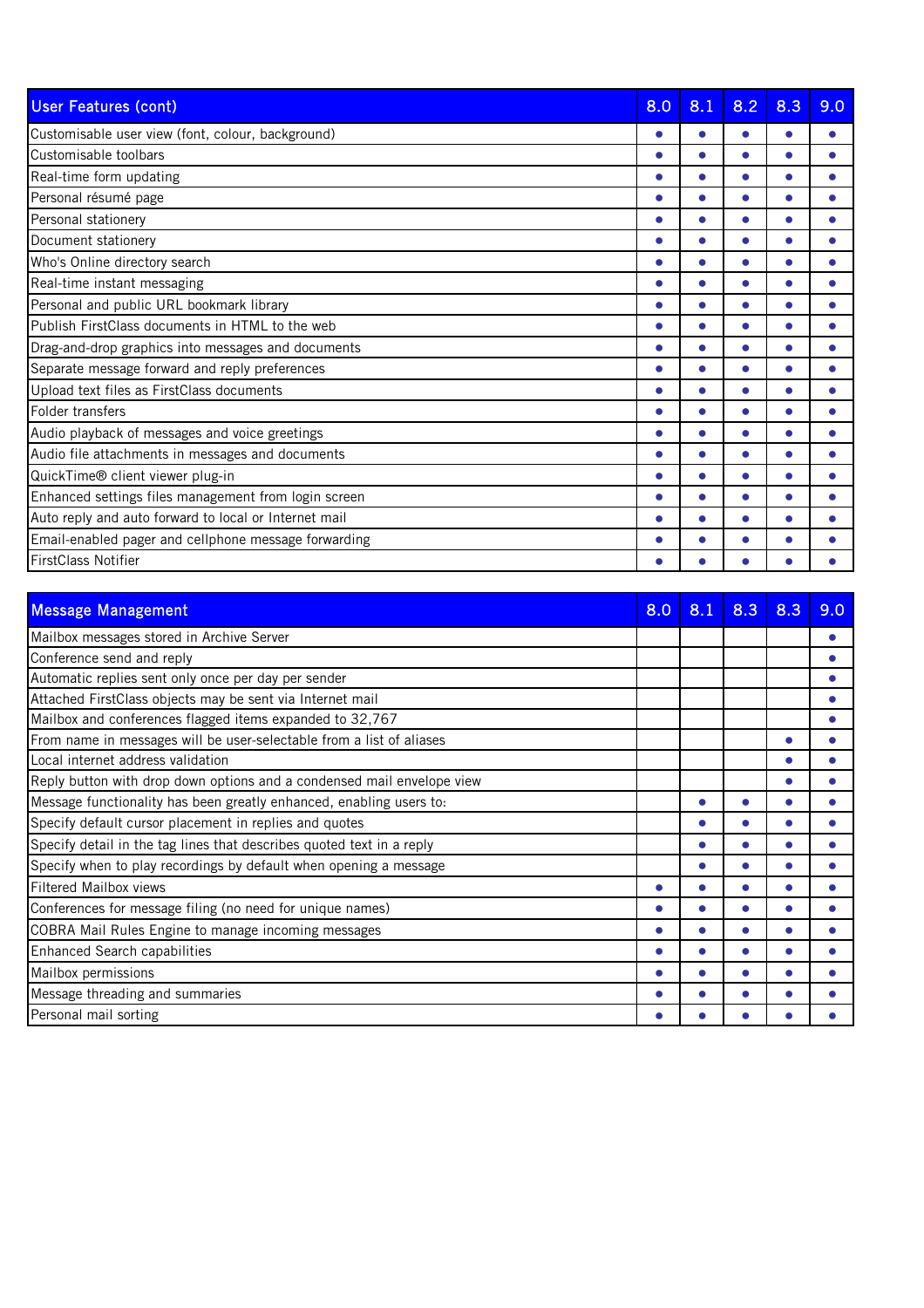| <b>Calendar</b>                                                                                                                                   | 8.0       | 8.1       | 8.2       | 8.3       | 9.0       |
|---------------------------------------------------------------------------------------------------------------------------------------------------|-----------|-----------|-----------|-----------|-----------|
| Multiple calendars may be viewed in the same window, also known as "punch-through"                                                                |           |           |           |           |           |
| Punch-through calendars may be displayed using a specified color                                                                                  |           |           |           |           | $\bullet$ |
| Punch-through events will indicate which calendar they are on in the tooltip                                                                      |           |           |           |           | $\bullet$ |
| Enhanced printing capabilities                                                                                                                    |           |           |           |           | $\bullet$ |
| VCal support enhanced to automatically convert to calendar event on an import from a message                                                      |           |           |           |           |           |
| Drag and drop a message or document into the calendar to create a new event                                                                       |           |           |           |           |           |
| System Events Calendar helps Administrators to automate any additional tasks they want to run at<br>various intervals, for tracking and reporting |           |           |           |           |           |
| Default Event Reminder preference settings                                                                                                        | $\bullet$ | $\bullet$ | ۸         |           |           |
| Participants can change their own reminder settings                                                                                               | $\bullet$ | $\bullet$ | $\bullet$ | $\bullet$ |           |
| Reminder Snooze feature                                                                                                                           |           | $\bullet$ | $\bullet$ | $\bullet$ |           |
| Support for 'no time' events (holidays, birthdays, etc.)                                                                                          | $\bullet$ | $\bullet$ | $\bullet$ | $\bullet$ |           |
| Tentative acceptance of new events                                                                                                                | $\bullet$ | $\bullet$ | $\bullet$ |           |           |
| Ability to import/export events using vCal and Blackberry formats                                                                                 |           | $\bullet$ | $\bullet$ | ≏         |           |
| Participants can change colour / category of events                                                                                               | $\bullet$ | $\bullet$ | $\bullet$ | $\bullet$ |           |
| Optional delivery of Calendar Events to Mailboxes                                                                                                 | $\bullet$ | $\bullet$ | $\bullet$ | $\bullet$ |           |
| Improved and multiple Calendar views                                                                                                              |           | $\bullet$ | $\bullet$ | $\bullet$ |           |
| Today Mini-month pane for easy navigation                                                                                                         | $\bullet$ | $\bullet$ | $\bullet$ | $\bullet$ |           |
| 'Daytimer' look Calendar view                                                                                                                     | $\bullet$ | $\bullet$ | $\bullet$ |           |           |
| Visual preview of participant & resource availability                                                                                             | ●         | $\bullet$ | $\bullet$ |           |           |
| Dynamic scheduling bar for event time slot assignment and summary display                                                                         | $\bullet$ | $\bullet$ | $\bullet$ | $\bullet$ |           |
| Meeting schedule conflict notification (events, resources, & other participants)                                                                  | $\bullet$ | $\bullet$ | $\bullet$ | $\bullet$ |           |
| Visual preview of meeting invitation status for each participant (accepted, declined, or not<br>responded)                                        |           |           |           |           |           |
| Edit individual events within a repeating scheduled event                                                                                         | ▲         | $\bullet$ | $\bullet$ | $\bullet$ |           |
| Time Zone selection for events and tasks                                                                                                          | $\bullet$ | $\bullet$ | $\bullet$ | $\bullet$ |           |
| Automatic Time Zone adjustment for event participants                                                                                             | $\bullet$ | $\bullet$ | $\bullet$ |           |           |
| Enhanced calendar views and printing options                                                                                                      |           |           | $\bullet$ |           |           |
| User-customised work day schedule (start time, length, default event duration, etc)                                                               | $\bullet$ | $\bullet$ | $\bullet$ |           |           |
| Personal/Resource calendar                                                                                                                        |           |           |           |           |           |
| Group calendar                                                                                                                                    |           |           |           |           |           |

| <b>Contact Manager</b>                                                        | 8.0 | 8.1 | 8.2 | 8.3 | 9.0 |
|-------------------------------------------------------------------------------|-----|-----|-----|-----|-----|
| Quick Sort by First Name, Last Name, Category, or Company                     |     |     |     |     |     |
| Email choice when multiple email addresses entered per contact                |     |     |     |     |     |
| Action buttons on contact form for create mail, map address, and open website |     |     |     |     |     |
| Contacts converted to VCF when attached contacts are sent via Internet mail   |     |     |     |     |     |
| Rolodex style index card view                                                 |     |     |     |     |     |
| Include rich content to each card including links to messages, pictures, etc. |     |     |     |     |     |
| Alphabetical navigation buttons                                               |     |     |     |     |     |
| Export personal addresses in vCard, Outlook, Blackberry, and FirstClass       |     |     |     |     |     |
| Choice of different contact form layouts                                      |     |     |     |     |     |
| 'Instant Lookup' feature easily opens selected contacts                       |     |     |     |     |     |
| <b>Shared Contacts</b>                                                        |     |     |     |     |     |
| Initiate a telephone call to contact (with Voice Services)                    |     |     |     |     |     |
| Enhanced address book printing (multiple layouts)                             |     |     |     |     |     |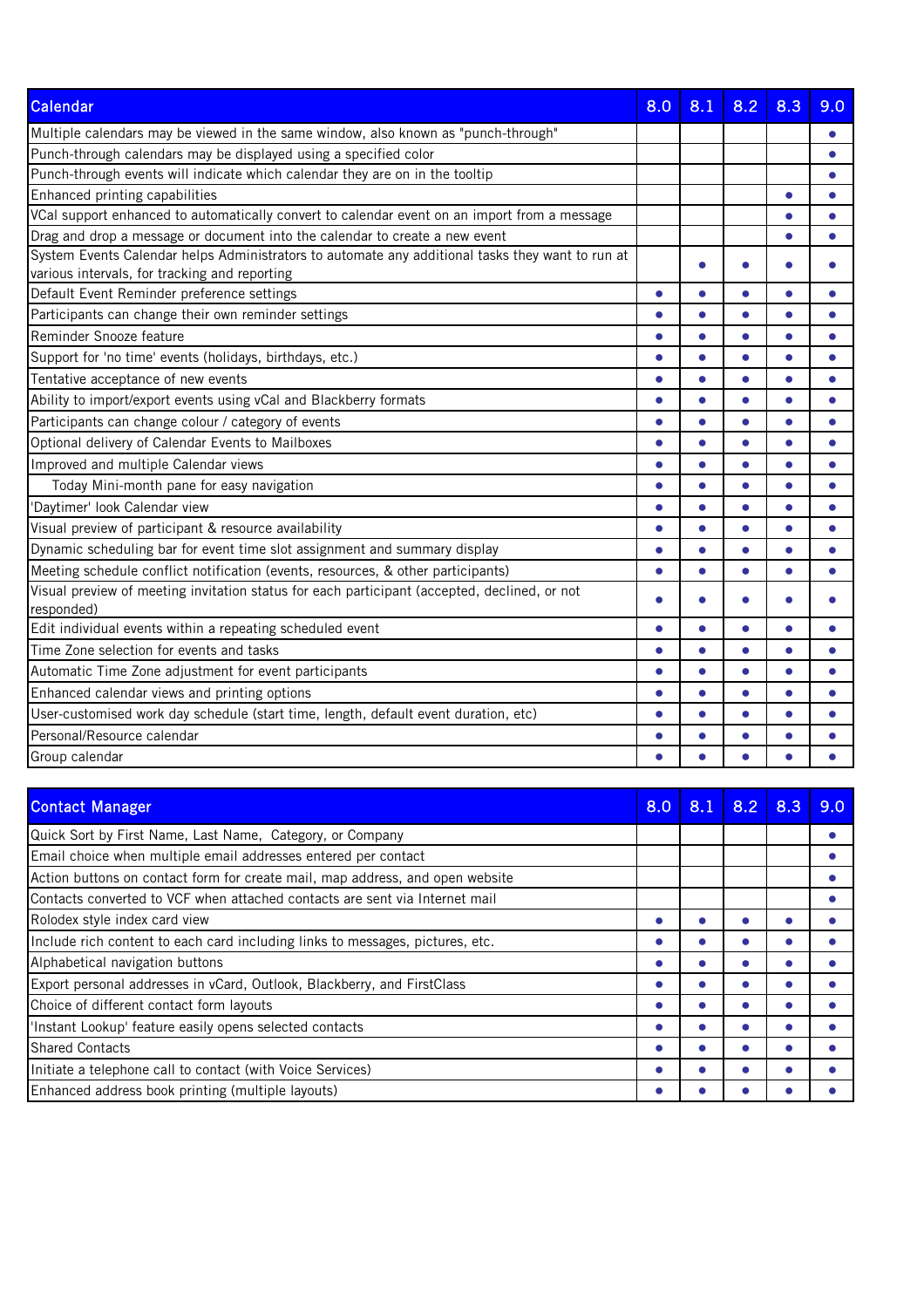| <b>Instant Messaging and Presence Management</b>                        | 8.0 | 8.1 | 8.2 | 8.3 | 9.0 |
|-------------------------------------------------------------------------|-----|-----|-----|-----|-----|
| Private IM session transcripts stored in Archive Server                 |     |     |     |     |     |
| Transcript setup control in the group form                              |     |     |     |     |     |
| FirstClass objects may be attached to Instant Messaging                 |     |     |     |     |     |
| Invitations to moderated IM sessions shows moderator/participant status |     |     |     |     |     |
| <b>FirstClass Instant Messaging with Integrated Presence Management</b> |     |     |     |     |     |
| User Privilege to manage presence display                               |     |     |     |     |     |
| Online users listed in bold text in messages, etc.                      |     |     |     |     |     |
| Conference summary bar indicator shows users in conference              |     |     |     |     |     |
| Send a transcript of IM session                                         |     |     |     |     |     |
| Moderated IM sessions                                                   |     |     |     |     |     |
| Styled and coloured text, tables, graphics, attachments                 |     |     |     |     |     |
| l'Push to Talk' to insert audio in IM session                           |     |     |     |     |     |
| Enable "late" participants to "catch up" with previous information      |     |     |     |     |     |
| Pause mode                                                              |     |     |     |     |     |

| <b>Web Interface</b>                                                                             | 8.0       | 8.1       | 8.2       | 8.3       | 9.0       |
|--------------------------------------------------------------------------------------------------|-----------|-----------|-----------|-----------|-----------|
| Web publishing appearances "Box", "Cosmo" and "Metro"                                            |           |           |           |           | $\bullet$ |
| <b>Blog commenting</b>                                                                           |           |           |           |           | $\bullet$ |
| Trash Can support in web clients                                                                 |           |           |           |           |           |
| Easy-to-use page creator allows users to quickly and easily create a wide variety of web objects |           |           |           |           |           |
| Multiple skins allow users to choose a variety of backgrounds                                    |           |           |           | $\bullet$ |           |
| Automatic navigation menus and support for automatic headline generation and navigation          |           |           |           |           |           |
| Blogging built into FirstClass along with support for RSS                                        |           |           |           |           |           |
| Podcasting support allows sites to set up audio broadcasts from FirstClass                       |           |           |           |           |           |
| Ability to create Web Folders and Web Lists                                                      |           |           |           |           |           |
| Screenreader web client                                                                          |           | $\bullet$ | $\bullet$ | $\bullet$ |           |
| Enhanced forms that include support for suRBL                                                    |           | $\bullet$ | $\bullet$ |           |           |
| Livelink web interface                                                                           | $\bullet$ | $\bullet$ | $\bullet$ | $\bullet$ | $\bullet$ |
| FirstClass web client skins                                                                      |           | $\bullet$ | $\bullet$ |           |           |
| Improved FirstClass web interfaces                                                               | $\bullet$ | $\bullet$ | $\bullet$ | $\bullet$ | $\bullet$ |
| Personal Web Pages                                                                               | $\bullet$ | $\bullet$ | $\bullet$ |           |           |
| Webmail interface                                                                                | $\bullet$ | $\bullet$ | $\bullet$ |           |           |
| Enhanced web interface                                                                           | $\bullet$ | $\bullet$ | $\bullet$ | $\bullet$ |           |
| Standard web interface                                                                           | $\bullet$ | $\bullet$ | $\bullet$ |           |           |
| Mobile web interface                                                                             | $\bullet$ | $\bullet$ | $\bullet$ | $\bullet$ | $\bullet$ |
| Enhanced user logout                                                                             | $\bullet$ | $\bullet$ | $\bullet$ |           |           |
| Form-based login authentication                                                                  |           | $\bullet$ | $\bullet$ | $\bullet$ |           |
| Single sign-on toolkit                                                                           | $\bullet$ | $\bullet$ | $\bullet$ | $\bullet$ |           |
| User access to contacts, preferences, résumé and special forms                                   | $\bullet$ | $\bullet$ | $\bullet$ |           | $\bullet$ |
| User access to registration and password change                                                  | $\bullet$ | $\bullet$ | $\bullet$ |           |           |
| Table manager/personal mail sorting                                                              | $\bullet$ | $\bullet$ | $\bullet$ |           | $\bullet$ |
| Multi-File operations                                                                            |           | $\bullet$ | $\bullet$ |           |           |
| Folder creation                                                                                  | $\bullet$ | $\bullet$ | $\bullet$ | $\bullet$ |           |
| Rename documents, files, folders, conferences                                                    |           | $\bullet$ | $\bullet$ |           |           |
| Address completion                                                                               |           |           |           |           |           |
| Screen reader functionality via web                                                              |           | $\bullet$ | $\bullet$ |           |           |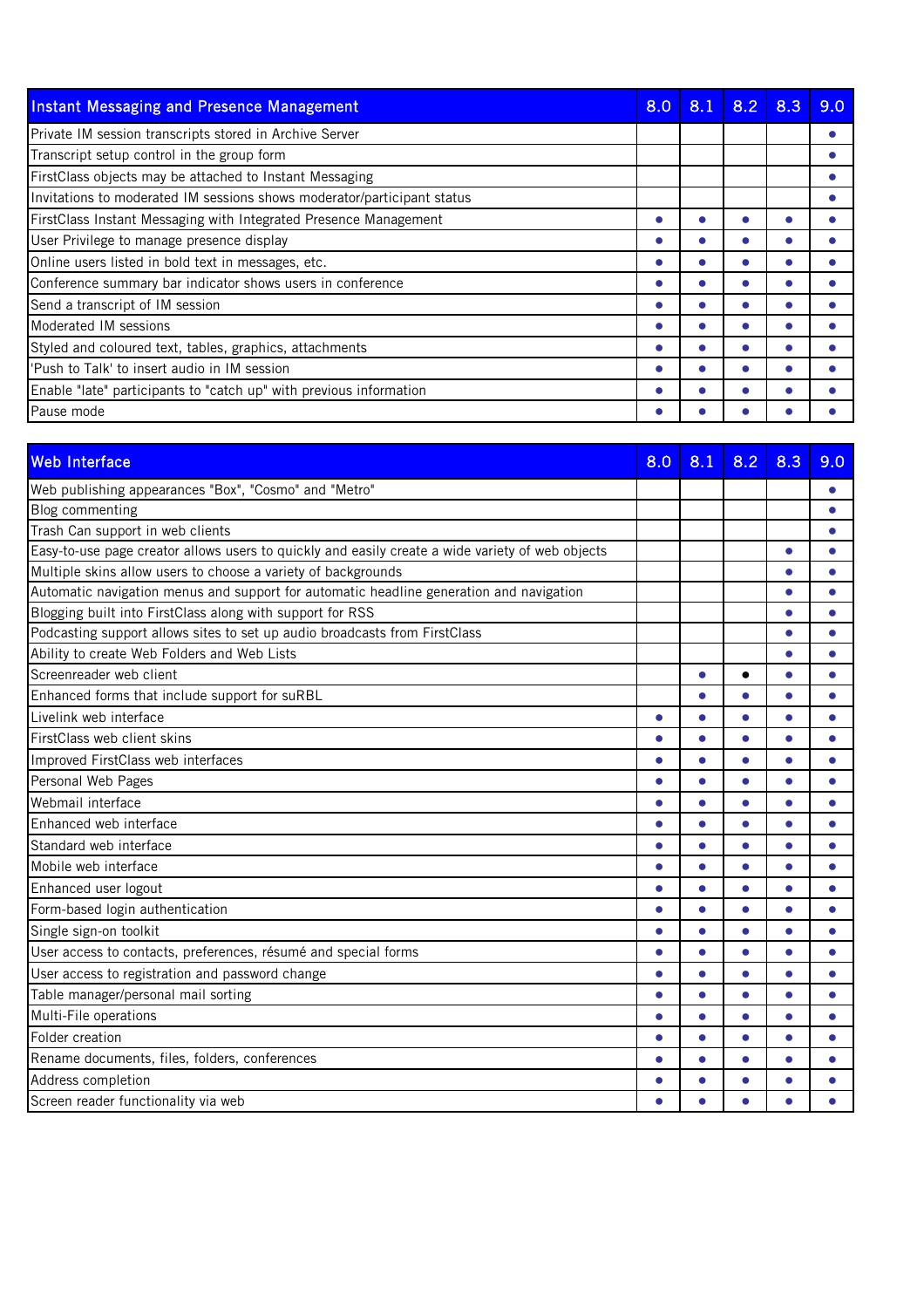| <b>Mobility</b>                                                                                    | 8.0       | 8.1       | 8.2       | 8.3 | 9.0 |
|----------------------------------------------------------------------------------------------------|-----------|-----------|-----------|-----|-----|
| Users will be able to configure up to four devices for FirstClass to synchronise with a business   |           |           |           |     |     |
| mobile phone, a personal mobile phone, and a PDA such as a PocketPC device all at the same<br>time |           |           |           |     |     |
| FirstClass Contacts have been enhanced to enable users to designate which contacts should go to    |           |           |           |     |     |
| which device if the user so chooses                                                                |           |           |           |     |     |
| Support for SynchML to provide bi-directional wireless syncing of contacts, calendars, and tasks   |           |           |           |     |     |
| Enables users with portable computers to access their FirstClass server over a wide range of data  |           |           |           |     |     |
| networks including dial-up, wireless ethernet (802.11x), and wireless cellular (1X, GPRS, 3G) with |           |           |           |     |     |
| very good performance                                                                              |           |           |           |     |     |
| FirstClass can be configured to support push (via SMTP and mail rules) and pull (via POP/IMAP)     |           |           |           |     |     |
| access to email from mobile devices                                                                |           |           |           |     |     |
| FirstClass supports a specialised Mobile web interface that is specifically designed and optimised |           |           |           |     |     |
| for use from handheld devices that support web browsing including PocketPC, Palm/Treo,             |           |           |           |     |     |
| Blackberry, and Smartphone devices                                                                 |           |           |           |     |     |
| Unsent messages transferred from handheld device to FirstClass                                     |           |           |           |     |     |
| Unread messages transferred from FirstClass to handheld device                                     |           |           |           |     |     |
| HotSync® options rules supported for messaging conduit                                             |           | $\bullet$ | Δ         |     |     |
| Category synchronisation in address book, to-do list and memo pad                                  | ●         | $\bullet$ | $\bullet$ |     |     |
| Show in List field for Address Entry Details supported                                             |           | $\bullet$ | $\bullet$ |     |     |
| Multiple email address synchronisation with a single entry                                         | $\bullet$ |           |           |     |     |
| Private setting supported                                                                          |           |           |           |     |     |
| Time zone synchronisation                                                                          |           |           |           |     |     |
| Individual event changes in a repeating event synchronisation                                      |           |           |           |     |     |
| Palm™ OS handheld sync for calendar, To-do list, memos and address book                            |           |           |           |     |     |

| <b>Unified Communications</b>                                               | 8.0 | 8.1 | 8.2 | 8.3 | 9.0 |
|-----------------------------------------------------------------------------|-----|-----|-----|-----|-----|
| VolP connectivity                                                           |     |     |     |     |     |
| Dialogic hardware support                                                   |     |     |     |     |     |
| Telephone access to FirstClass (messages, contacts, calendar, etc.)         |     |     |     |     |     |
| FirstClass 'Call User' (call user or contact from Client or web)            |     |     |     |     |     |
| Additional Telephone User Interfaces (TUIs)                                 |     |     |     |     |     |
| High capacity PRI network interface supporting T1 PRI and up to 48 channels |     |     |     |     |     |
| TUI (Telephony User Interface) account setup wizard                         |     |     |     |     |     |
| Access to Read messages via TUI                                             |     |     |     |     |     |
| TUI access to Message History                                               |     |     |     |     |     |
| Administrator-controlled 'operator revert' dialable number at OU level      |     |     |     |     |     |
| Support for CDRs (Call Detail Reports)                                      |     |     |     |     |     |
| Text-to-Speech (TTS) playback of email messages                             |     |     |     |     |     |
| Message-Waiting-Indicator (MWI) support                                     |     |     |     |     |     |
| Support for Voice and Fax messages                                          |     |     |     |     |     |
| Multiple, customisable voice greetings                                      |     |     |     |     |     |
| Voice Menus                                                                 |     |     |     |     |     |
| Voice Services server clustering for enhanced scalability                   |     |     |     |     |     |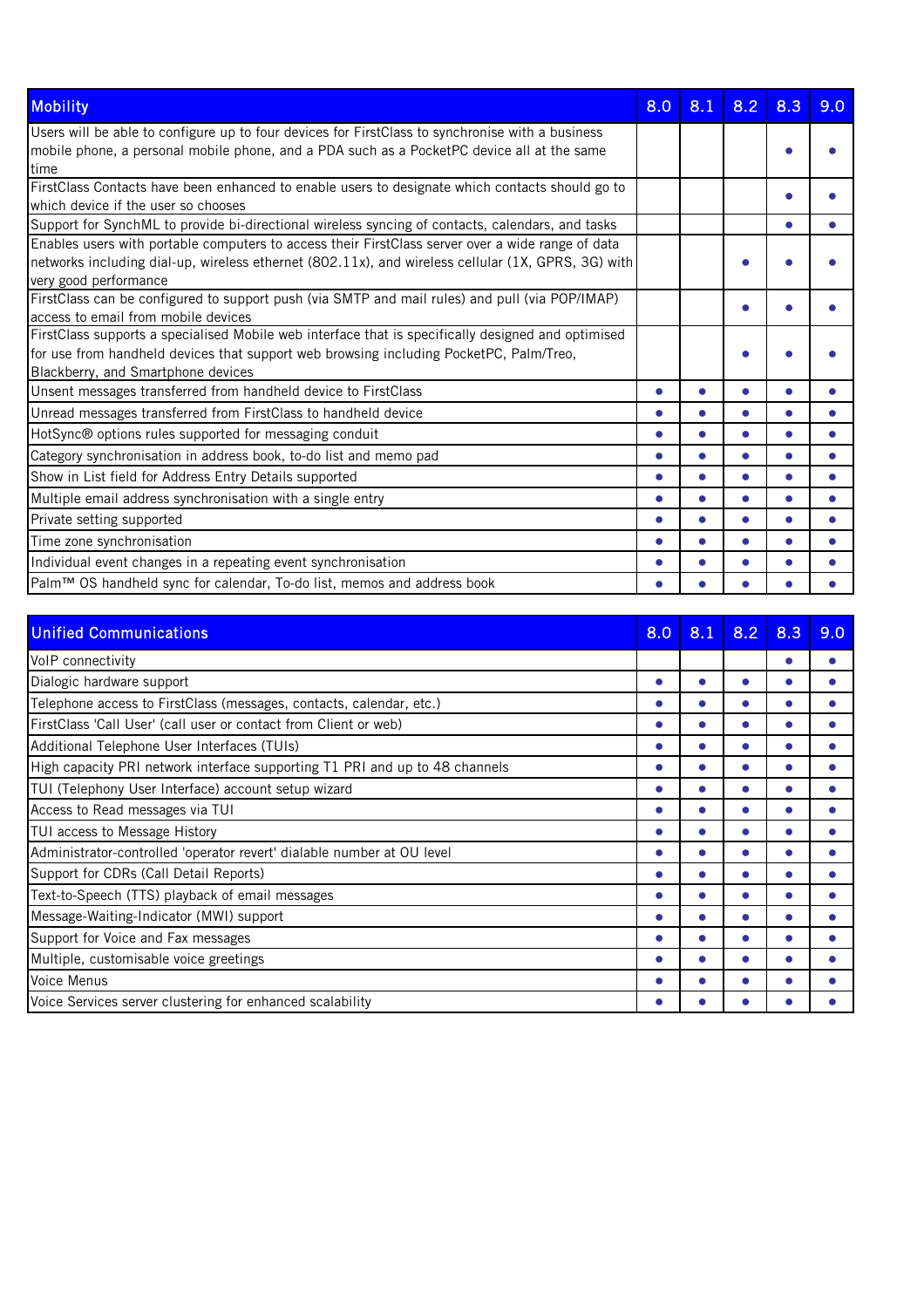| <b>Security</b>                                                       | 8.0       | 8.1       | 8.2       | 8.3       | 9.0 |
|-----------------------------------------------------------------------|-----------|-----------|-----------|-----------|-----|
| UserID increased to 63 bytes and password increased to 27 bytes       |           |           |           |           |     |
| Symantec Anti-Virus Scan Engine cross platform support                |           |           |           |           |     |
| Support for S/MIME encrypted email                                    | $\bullet$ | $\bullet$ |           |           |     |
| Enhanced SPAM reduction features                                      | $\bullet$ | $\bullet$ | $\bullet$ |           |     |
| Strong FCP encryption using CAST-128                                  |           | $\bullet$ |           |           |     |
| Block spam with keywords in the body of messages                      | ●         | $\bullet$ | Δ         |           |     |
| Administrator controlled password change/disable                      | $\bullet$ | $\bullet$ | $\bullet$ |           |     |
| Administrator controlled Secure Connection Option                     | $\bullet$ | $\bullet$ | $\bullet$ | $\bullet$ |     |
| Administrator controlled Upload Restrictions                          | $\bullet$ | $\bullet$ | $\bullet$ |           |     |
| Symantec Anti-Virus Scan Engine integration                           | $\bullet$ | $\bullet$ | ●         |           |     |
| Attack detection and prevention tools                                 |           | $\bullet$ |           |           |     |
| Enforce minimum Client version                                        |           |           |           |           |     |
| SSL Support for Internet protocols                                    |           |           |           |           |     |
| Spam Management features                                              |           |           |           |           |     |
| <b>Attachment Blocking</b>                                            |           |           |           |           |     |
| Monitoring internet mail for profanity, irresponsible email etiquette |           |           |           |           |     |
| COBRA Mail Rules Engine to block or filter incoming messages          | $\bullet$ |           |           |           |     |
| RBL (Real-time Blackhole List) Support                                | $\bullet$ | $\bullet$ | $\bullet$ |           |     |
| Inbound HTML securely decoded in message body                         | $\bullet$ | $\bullet$ | ●         |           |     |
| External images are not displayed in HTML email                       | ●         | $\bullet$ | $\bullet$ |           |     |
| Messages and Attachments not saved locally                            | $\bullet$ | $\bullet$ | $\bullet$ |           |     |
| FirstClass Client encrypted connection                                |           |           |           |           |     |
| Spam/UCE filter                                                       |           |           |           |           |     |
| IP filtering                                                          |           |           |           |           |     |

| <b>Server Administration</b>                                                                                                                                                 | 8.0       | 8.1 | 8.2       | 8.3 | 9.0       |
|------------------------------------------------------------------------------------------------------------------------------------------------------------------------------|-----------|-----|-----------|-----|-----------|
| Librarian management of Archiving Services - policy driven archiving and retention                                                                                           |           |     |           |     |           |
| Mailbox message restoration from Archive Server                                                                                                                              |           |     |           |     | $\bullet$ |
| Internet Mail privilege to enable/disable inbound internet mail on a per-group basis                                                                                         |           |     |           |     |           |
| Internet Services dynamic configuration support                                                                                                                              |           |     |           |     |           |
| Internet Services stop/start as a Windows service                                                                                                                            |           |     |           |     |           |
| Server Tools replaces FirstClass Tools                                                                                                                                       |           |     |           |     |           |
| Directory Sort may be customized by language                                                                                                                                 |           |     |           |     |           |
| System repairs at the FID level are automatic during server start up                                                                                                         |           |     |           |     |           |
| Online Directory rebuild                                                                                                                                                     |           |     |           |     |           |
| Automated Client upgrades                                                                                                                                                    |           |     |           |     |           |
| Application Developer rule extends the rule triggers to include rules that run when items are open,<br>or modified                                                           |           |     |           |     |           |
| Two new permissions enabling admins and conference controllers to remove a conference or<br>calendar from the Directory                                                      |           |     |           |     |           |
| Conference Groups have now changed to Container templates that enable administrators to assign<br>permissions and view properties to several containers all at the same time |           |     |           |     |           |
| Three new privilege groups have been added to allow a number of administrative tasks to be<br>completely automated                                                           |           |     |           |     |           |
| Removal of limitations for names/numbers where possible                                                                                                                      | $\bullet$ |     |           |     |           |
| Increased server performance for large scale sites                                                                                                                           | ●         |     |           |     |           |
| Audit Enhancements (Trash Collection) optimised                                                                                                                              | $\bullet$ |     | $\bullet$ |     |           |
| Server Pause feature for Snapshot backups                                                                                                                                    | $\bullet$ |     | $\bullet$ |     |           |
| <b>Client Resource Management</b>                                                                                                                                            | $\bullet$ |     |           |     |           |
| Controls to provide groups with ability to print FirstClass content                                                                                                          | ●         |     | $\bullet$ |     |           |
| Printing: HIPAA compliance for medical facilities                                                                                                                            | $\bullet$ |     |           |     |           |
| Automated FirstClass Administration                                                                                                                                          | $\bullet$ |     |           |     |           |
| External authentication / single sign-on                                                                                                                                     |           |     |           |     |           |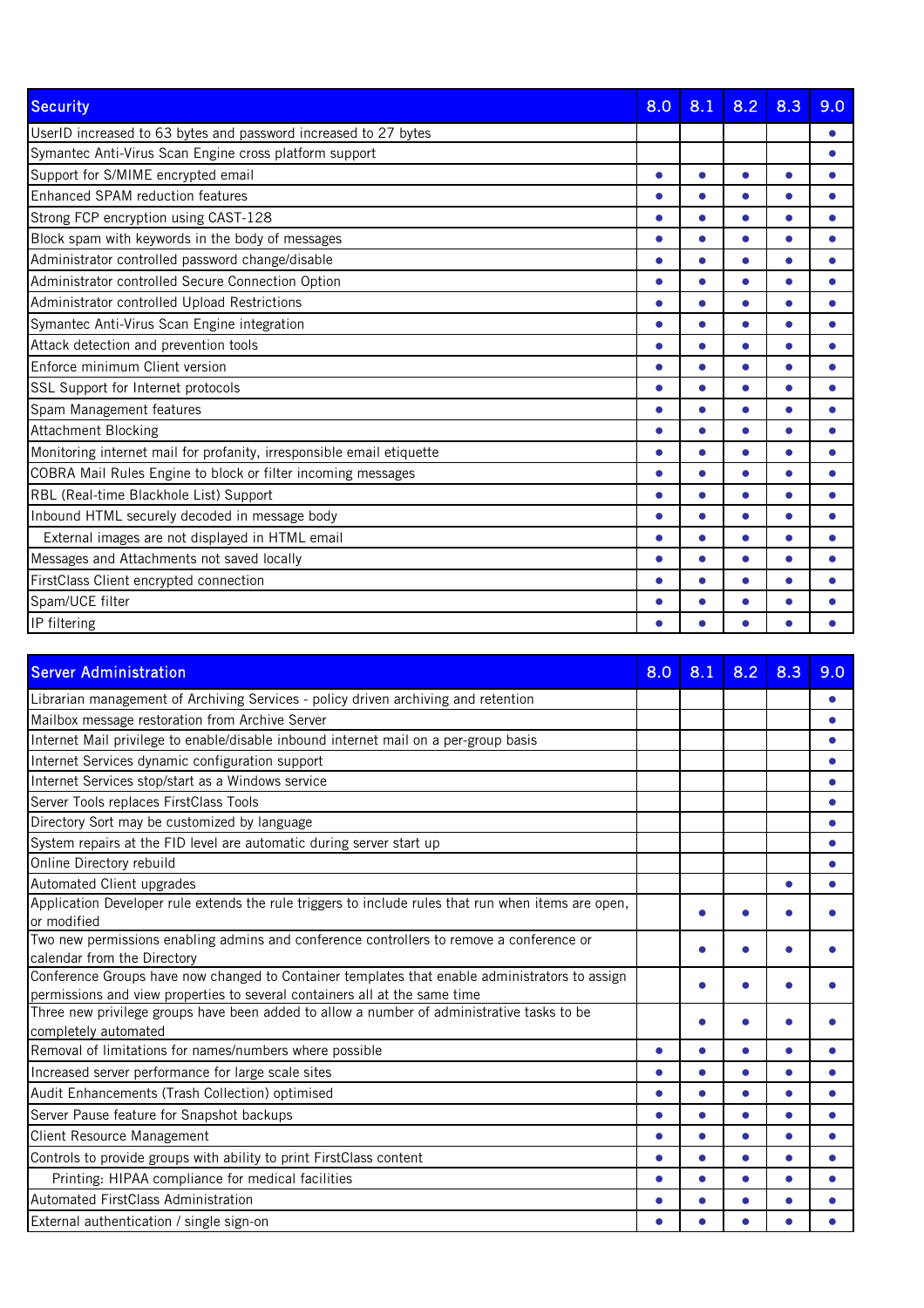| <b>Server Administration (cont)</b>                                | 8.0       | 8.1       | 8.2       | 8.3       | 9.0       |
|--------------------------------------------------------------------|-----------|-----------|-----------|-----------|-----------|
| FirstClass Scripting substantially enhanced (formerly Batch Admin) | $\bullet$ | $\bullet$ | $\bullet$ |           |           |
| Group-restricted Sub-administration                                | ●         | ۸         | $\bullet$ |           |           |
| Directory Field Display Options                                    | $\bullet$ | $\bullet$ | $\bullet$ | $\bullet$ |           |
| Administrator controlled password change/disable                   | $\bullet$ | $\bullet$ | $\bullet$ | $\bullet$ | $\bullet$ |
| Internet Services option to run as a Windows service               | $\bullet$ | $\bullet$ |           |           |           |
| Desktop Modeling Enhancements                                      |           | $\bullet$ | $\bullet$ |           |           |
| Group support for Voice Services features                          | $\bullet$ | $\bullet$ | $\bullet$ | $\bullet$ | $\bullet$ |
| Time zone selection by Organisational Unit (OU)                    | $\bullet$ | $\bullet$ | $\bullet$ | $\bullet$ |           |
| Directory partitioning by group                                    |           | $\bullet$ | $\bullet$ |           |           |
| Advanced directory filtering                                       | $\bullet$ | $\bullet$ | $\bullet$ | $\bullet$ | $\bullet$ |
| Enhanced and new FirstClass Scripting commands                     | $\bullet$ | $\bullet$ | $\bullet$ | $\bullet$ | $\bullet$ |
| Field substitution in FirstClass Scripting                         | ●         | ۸         | ۸         |           |           |
| Enhanced logging                                                   |           | $\bullet$ | $\bullet$ |           |           |
| Pre-configured Business Edition post office                        | $\bullet$ | $\bullet$ | $\bullet$ | $\bullet$ |           |
| Pre-configured Education Edition post office                       | $\bullet$ | $\bullet$ | $\bullet$ |           |           |
| Electronic licensing using online FirstClass Scripting             |           | $\bullet$ | $\bullet$ |           |           |
| Organisational Unit (OU) Support                                   | $\bullet$ | $\bullet$ | $\bullet$ | $\bullet$ | $\bullet$ |
| Organisational Unit field included in Directory view               | $\bullet$ | $\bullet$ | $\bullet$ | $\bullet$ | $\bullet$ |
| Internet and Voice Services clustering for enhanced scalability    | $\bullet$ | $\bullet$ | $\bullet$ |           |           |
| High performance FirstClass client login                           | $\bullet$ | $\bullet$ | $\bullet$ |           |           |
| Server to server gateways                                          | $\bullet$ | $\bullet$ | $\bullet$ | $\bullet$ |           |
| Real-time web publishing in HTML/HTTP                              | $\bullet$ | $\bullet$ | $\bullet$ | $\bullet$ |           |
| Conference Groups                                                  |           | $\bullet$ | $\bullet$ |           |           |
| Real-time sending of User Forms by server                          | $\bullet$ | $\bullet$ | $\bullet$ | $\bullet$ | ●         |
| Directory filtering                                                | $\bullet$ | $\bullet$ | $\bullet$ | $\bullet$ | $\bullet$ |
| Multiple character set support                                     |           | $\bullet$ | $\bullet$ |           |           |
| Disk storage quota control                                         | $\bullet$ | $\bullet$ | $\bullet$ |           |           |
| Core server runs as a Windows service                              | $\bullet$ | $\bullet$ | $\bullet$ | $\bullet$ |           |
| Multiple disk volumes                                              | $\bullet$ | $\bullet$ | $\bullet$ | $\bullet$ |           |
| Network Store mirroring                                            |           |           | Δ         |           |           |
| User Login failure timeouts                                        |           |           |           |           |           |
| Multiple domain support                                            | $\bullet$ | $\bullet$ | $\bullet$ | $\bullet$ | $\bullet$ |
| Dedicated Internet Services network sessions                       | $\bullet$ |           | $\bullet$ | $\bullet$ |           |
| Orgdir Diagnostics                                                 | $\bullet$ | $\bullet$ | $\bullet$ | $\bullet$ | $\bullet$ |
| Server monitor displays current server activities in real-time     | $\bullet$ | $\bullet$ | $\bullet$ | $\bullet$ | $\bullet$ |
| Session monitor displays current user activities in real-time      | $\bullet$ | $\bullet$ | $\bullet$ | $\bullet$ |           |
| Diagnostic reporting tool                                          | $\bullet$ | $\bullet$ | $\bullet$ | $\bullet$ | $\bullet$ |
| Disk usage report                                                  | $\bullet$ | $\bullet$ | $\bullet$ | $\bullet$ | $\bullet$ |
| User statistics report                                             | $\bullet$ | $\bullet$ | $\bullet$ | $\bullet$ |           |
| Server statistics report                                           | $\bullet$ | $\bullet$ | $\bullet$ | $\bullet$ |           |
| Server daily log report                                            | $\bullet$ | $\bullet$ | $\bullet$ | $\bullet$ | $\bullet$ |
| <b>FirstClass Scripting</b>                                        | $\bullet$ | $\bullet$ | $\bullet$ | $\bullet$ | $\bullet$ |
| FirstClass Designer for custom forms development                   | $\bullet$ | $\bullet$ | $\bullet$ | $\bullet$ | $\bullet$ |